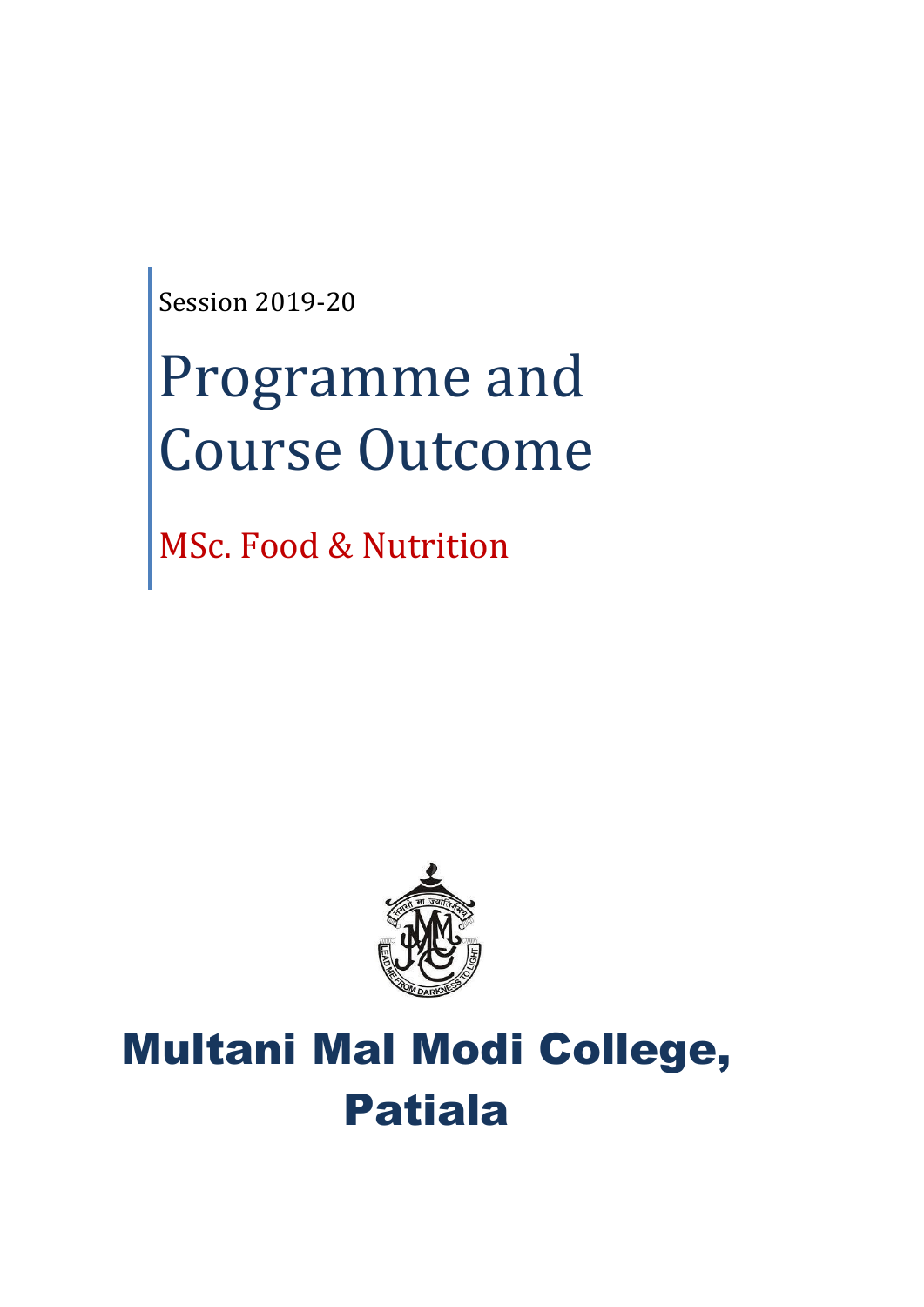## **Program Outcomes (POs)**

**PO-1**: After completing Postgradution in food & nutrtion, students would gain a thorough knowledge of Food & Nutrition..

**PO-2:** The Food & Nutrition focussed curriculum offers a number of specializations and practical exposures which would equip the student to face the modern day challenges in Food & Nutrition .

**PO-3**: The all inclusive outlook of the course offers a number of value based and joboriented courses ensures that students are trained up to date and the student will be able to do higher education and advanced research in the field of Food & Nutrition.

**PO-4:** The knowledge of food & Nutrition beyond fundamentals result in affective development of the students, hence will make them progress to valuing and organization levels.

**PO-5:** Will gain through systematic and subject skills& practical skill within various disciplines of food, health, nutrition ,advance ,food science, biochemistry, therapeutic nutrition and dietery counselling.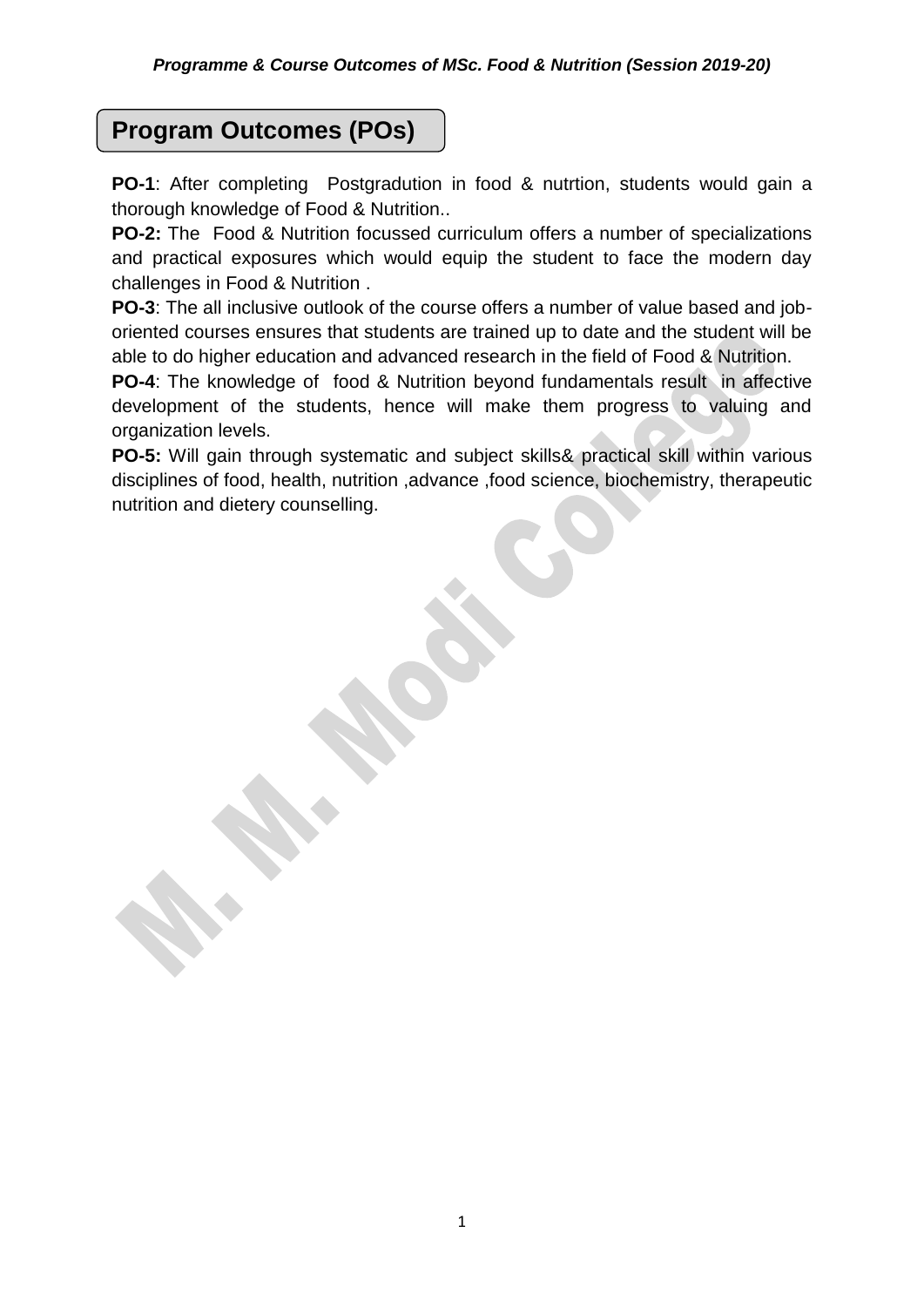## **Course Outcomes (COs)**

#### **Msc food & Nutrition- I**

#### **Semester-1st**

| <b>Course</b>               |
|-----------------------------|
| Biochemistry                |
| <b>General Microbiology</b> |
| <b>Advance Nutrition-I</b>  |
| <b>Community Nutrition</b>  |
|                             |

#### **Semester-2nd**

| Code               | <b>Course</b>                  |  |
|--------------------|--------------------------------|--|
| Paper 1            | <b>Biochemistry</b>            |  |
| Paper <sub>2</sub> | Food & Industrial Microbiology |  |
| Paper <sub>3</sub> | Advance nutrition II           |  |
| Paper4             | <b>Food Science</b>            |  |

#### **Biochemistry- 1**

After completing this course the students will be able to

- CO1 Structure and function of nutrients and other dietary constituents.
- CO2 Chemical structure and metabolic functions of essential and Physiological and biochemical basis for nutrient requirements.
- CO3 Integration, coordination, and regulation of macro-and micronutrient metabolism
- CO4 Regulation of nutrient metabolism and nutritional needs by hormones and growth factors.

#### **General Microbiology**

After completing this course the students will be able to

CO1 Evaluate the nature and impact of food bone disease on food industry and public health

CO2 Evaluate role of microorganism in health and disease.

CO3 Demonstrate knowledge to identify food safety hazards and to take preventive measures.

CO4 Understand HACCAP it's need, Benefits and Principles.

Understand Biosensors: and it's Applications.

#### **Advance Nutrition**

- CO1 At the end of course,student should be
- CO2 Concepts of Health, Nutrition, Nutrients, Nutritional Status, Nutritional Care, Malnutrition, Nutrient Density,
- CO3 Dietary Reference Intakes (DRIs); Food Guide Pyramid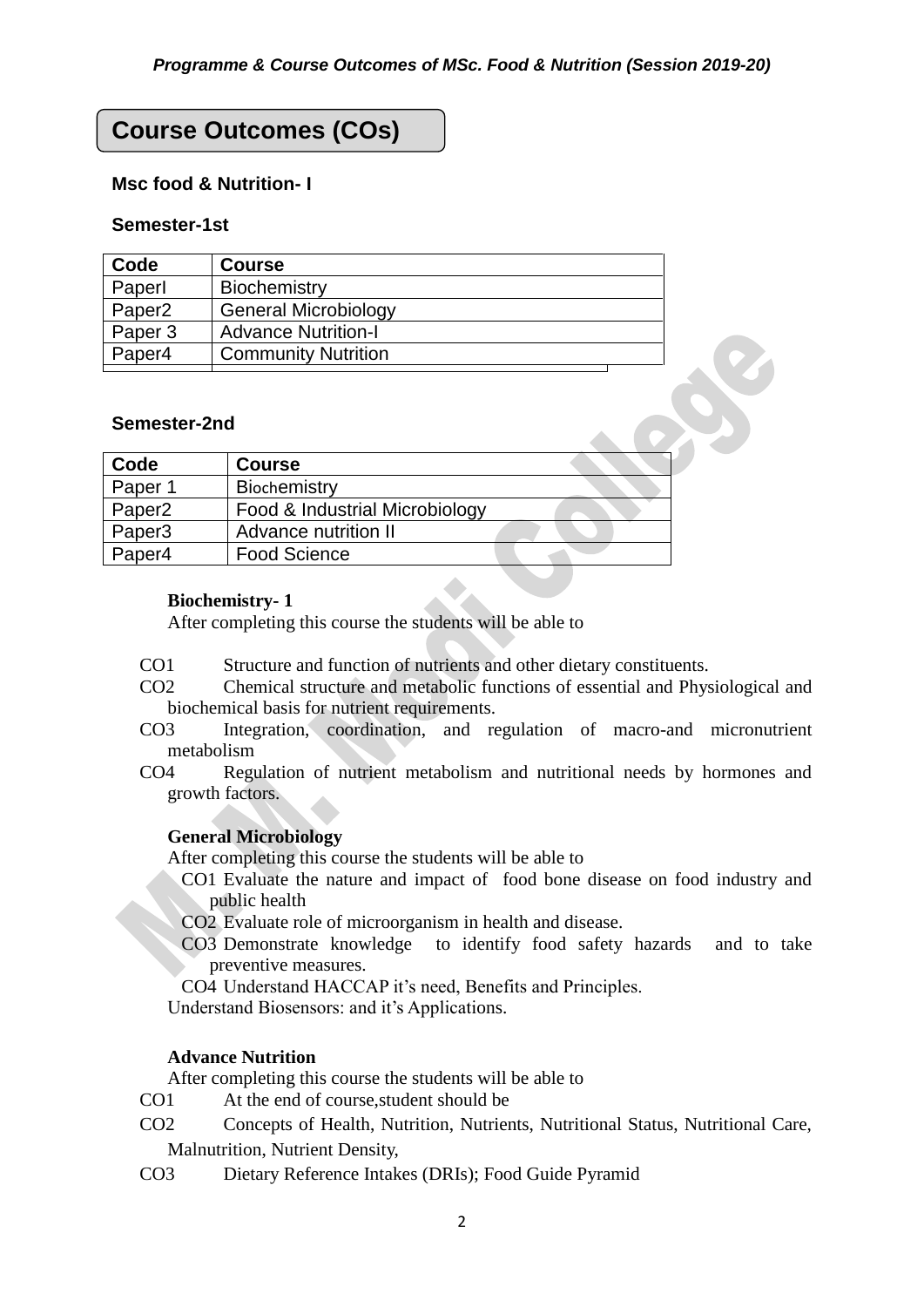#### *Programme & Course Outcomes of MSc. Food & Nutrition (Session 2019-20)*

- CO4 Food Exchange Lists: Importance & Uses.
- CO5 Understand the metabolism of carbohydrates, protein,fat.

#### **Community Nutrition**

- After completing this course the students will be able to
- CO1 At the end of course,student should be able to
- CO2 Identify the clinical implications of malnutrition, both under- and overnutrition
- CO3 Evaluate nutritional status as per standard and recommended
- CO4 corrective measures to improve the nutritional health of individuals and communities
- CO5 Explain the methodology and importance of growth monitoring in promotion of health.

#### Paper-I BIOCHEMISTRY-II

After completing this course the students will be able to

- CO1 Amino Acids: Structure, Classification, Properties, Amino acids as building blocks of proteins, Essential amino acid,
- CO2 Amino Acids Metabolism: General pathways for metabolism of amino acids, Transamination, Deamination.
- CO3 Proteins: Structure of proteins, Primary, Secondary, Tertiary & Quaternary,
- CO4 Nucleic Acids: Classification & Structure of nucleic acids, Purine & Pyrimidine bases, Nucleosides & Nucleotides.
- CO5 Gene Cloning: Recombinant DNA technology

#### **Food Industria Microbiology**

After completing this course the students will be able to

- CO1 Evaluate the nature and impact of food bone disease on food industry and public health
- CO2 Evaluate role of microorganism in health and disease.
- CO3 Demonstrate knowledge to identify food safety hazards and to take preventive measures.
- CO4 Understand HACCAP it's need, Benefits and Principles.
	- a. Understand Biosensors: and it's Applications.

#### **Advance nutrition IInd**

- CO1 Dietary Reference Intakes (DRIs); Food Guide Pyramid
- CO2 Nutrient supplements—risks/benefits, life stage, bioavailability. Explain Fundamentals of Nutrition and identify classes of nutrients and their characteristics.
- CO3 Categorize macro and micro nutrients as per their functions and properties .
- CO4 Appraise the role of macro and micronutrients in promotion of
- CO5 Health and preventive diseases.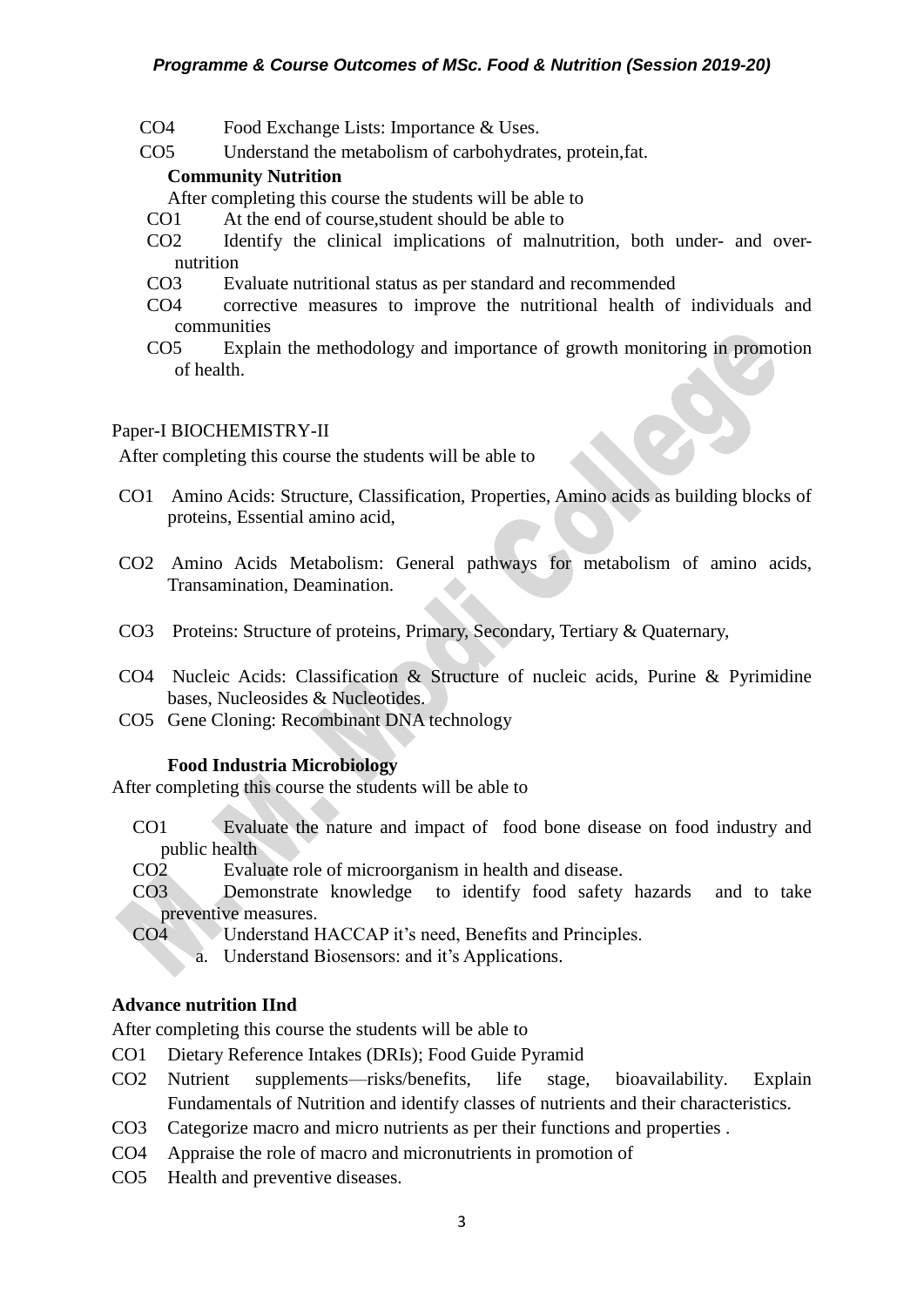#### **Food Science**

At the end of course students should be able to

- CO1 Relation of cookery to colloidal chemistry
- CO2 Methods of Cooking & Effect of cooking & processing on digestibility & Nutritive value of foods.

- CO3 Organoleptic evaluation of foods.
- **CO4** Milk & Milk Products: Composition & Constituents of milk

#### **Msc food & Nutrition- I**

#### **Semester-1st**

| Code               | <b>Course</b>                    |  |  |
|--------------------|----------------------------------|--|--|
| Paperl             | <b>Human Physiology</b>          |  |  |
| Paper <sub>2</sub> | <b>Therapeutic Nutrition</b>     |  |  |
| Paper 3            | Maternal & Child Nutrition       |  |  |
| Paper4             | Institutional Food Management -I |  |  |
|                    |                                  |  |  |

#### **Semester-2nd**

| <b>Code</b> | <b>Course</b>                                   |
|-------------|-------------------------------------------------|
| Paper 1     | <b>Research Methodology &amp; Statistics</b>    |
| Paper2      | <b>Clinical Nutrition &amp; Diet Counseling</b> |
| Paper3      | <b>Problems in Human Nutrition</b>              |
| Paper4      | <b>Institutional Food Management -II</b>        |

#### **Human Physiology**

After completing this course the students will be able to

- CO1 Body Fluids: Blood and Lymph
- CO2 Body Fluids: Blood and Lymph
- CO3 Anatomy of Respiratory tract, Lung Volume and Capacities.

CO4 Parts of Digestive System, their secretions and functions (stomach, pancreas, gall bladder),Movements of GIT

#### **Paper –II THERAPEUTIC NUTRITION**

- CO1 Introduction to Therapeutic Nutrition
- CO2 Effects of illness on food acceptance and utilization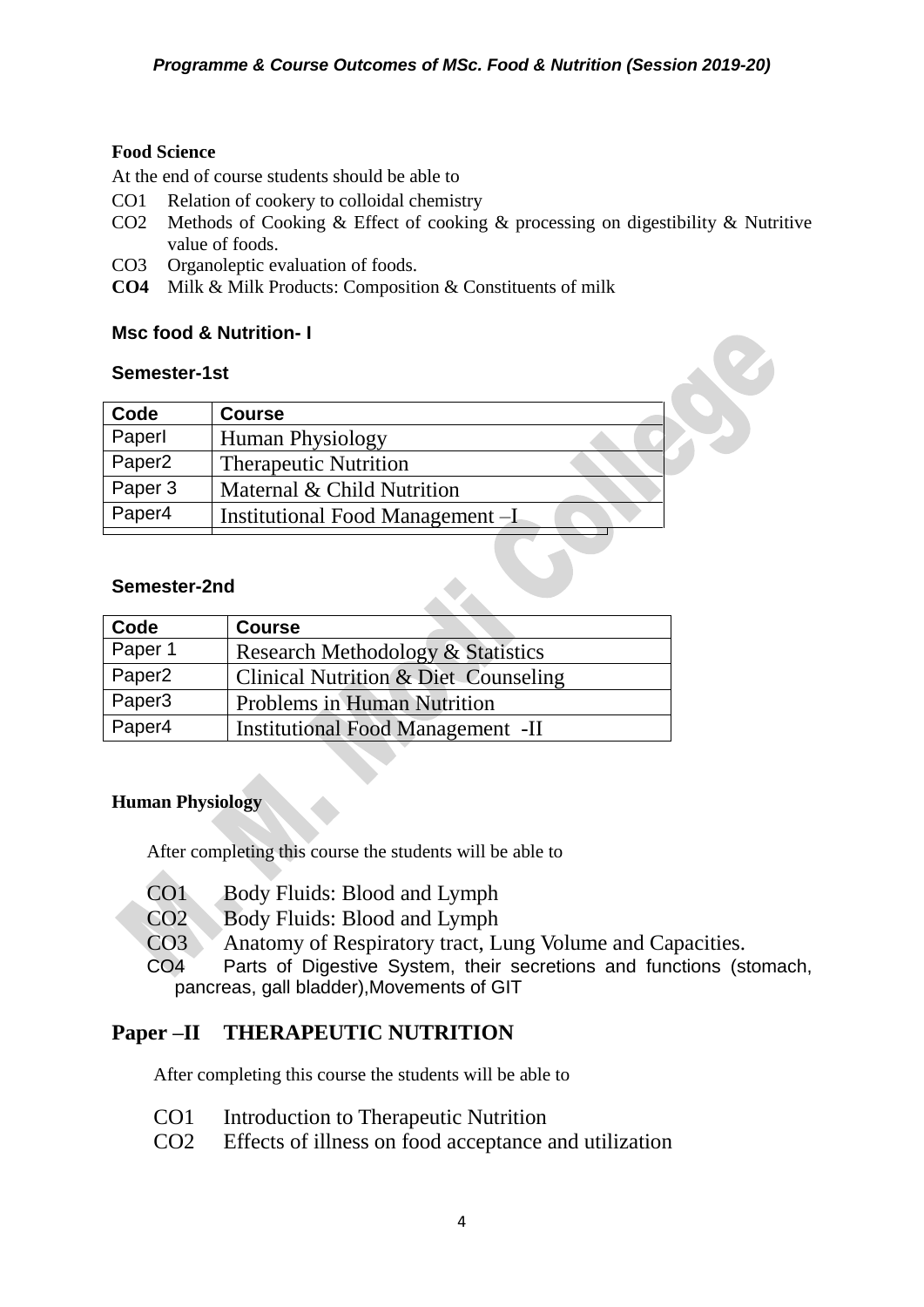CO3 Therapeutic modifications of normal diet:- normal, soft, liquid diets, parenteral feeding.

CO4 Etiology, clinical and biochemical manifestations, nutrition and dietary management for the diseases**/**conditions.

CO5

## **Paper III MATERNAL AND CHILD NUTRITION**

After completing this course the students will be able to

CO1 Importance of maternal and child nutrition.

Physiological and biochemical changes during pregnancy: placenta, hormones, blood circulation, gastrointestinal changes, weight gain, basal metabolism and complications of pregnancy.

- CO2 Effect of maternal nutrition on nutritional status of offspring
- CO3 Pregravid nutrition and fetal out come
- CO4 Maternal dietary intake and fetal out come
- CO5 Food supplementation and fetal out

## **IV INSTITUTIONAL FOOD MANAGEMENT-I**

#### **After completing this course the students will be able to**

- CO1 Basic factors in successful institutional meal planning, Considerations with regard to Religion, Region, Availability of Food and Season, Food habits, Equipment, Physical plant and Financial resources
- CO2 Techniques of writing menus
- CO3 Types of menus

Food Preparation and Service

- CO4 Food Production Systems
- CO5 Food Production Process with emphasis on Standardization of Recipes
- CO6 Effective use of Left Overs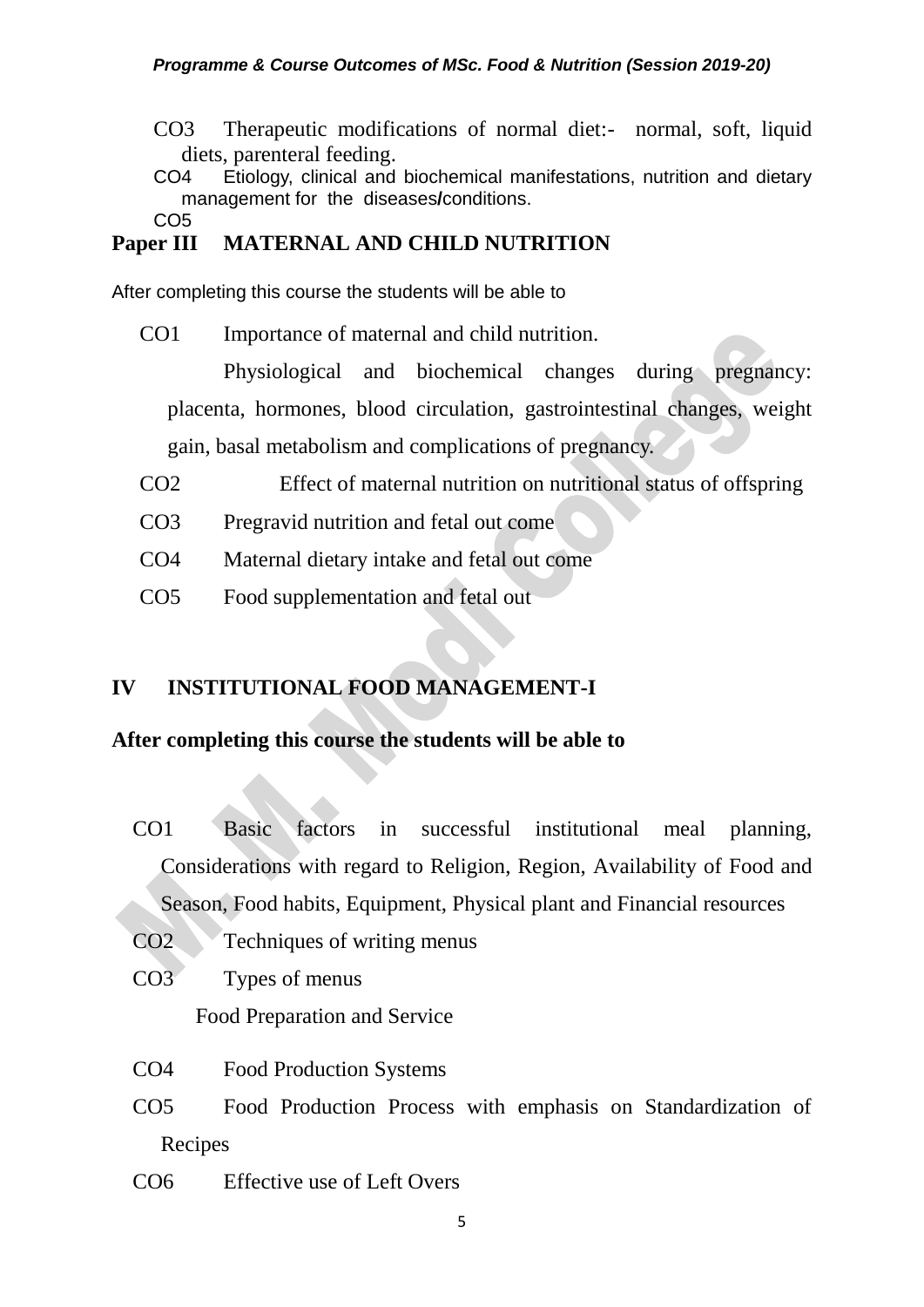CO7 Types and Styles of Food Service in different Institutions--- Formal and Informal Food Service.

## **Paper-I RESEARCH METHODOLOGY AND STATISTICS**

After completing this course the students will be able to

- CO1 Sampling Techniques Definition of population and sample
- **CO2** Principles of Experimentation: Planning of scientific experiment. Analysis of variance for simple para design.
- CO3 Report writing, foot notes and bibliographical citation
- CO4 Thesis writing, principles and techniques of thesis writing.
- **CO5** Test of significance Large sample test, Test based on standard normal distribution, t and F test.

## **Paper II - CLINICAL NUTRITION AND DIET COUNSELING After completing this course the students will be able to**

- CO1 Food service in health care facilities:
- CO2 Role of health care professionals with emphasis on role of dietitian
- CO3 Feeding of patient
- CO4 Team approach to nutritional care
- CO5 Comprehensive care services
- CO6 Physical handicaps and Rehabilitation of patient
- CO7 Nutritional care of the terminally ill or hospice patient

## **Paper III - PROBLEMS IN HUMAN NUTRITION**

- CO1 Energy Protein Malnutrition
- CO2 Vitamin A deficiency